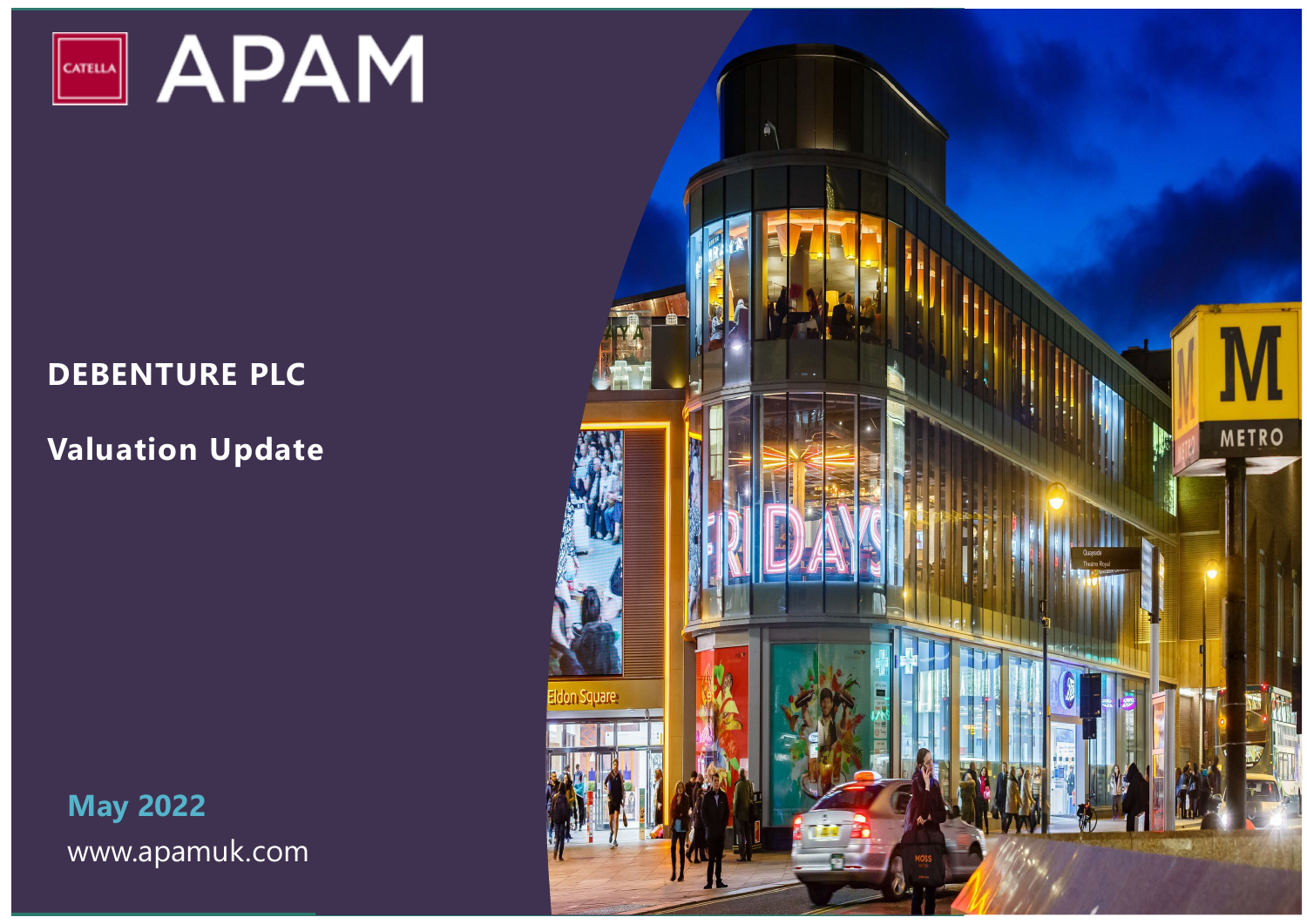## **DISCLAIMER**

This presentation has been prepared by APAM Ltd ("APAM") working with intu Debenture Plc and its Subsidiaries (the "Debenture Group"). This presentation contains forward looking statements, including opinions, estimates and projections regarding the financial position, business strategy, plans and objectives of management and future operations of Debenture Group. Such forward looking statements involve known and unknown risks, uncertainties and other factors that could cause annual results, performance or achievements to be materially different from future results, performance or achievements expressed or implied by forward looking statements contained in or referred to as part of this presentation. All forward looking statements included in this presentation speak only as of the date of this presentation and are based on assumptions which may or may not prove to be correct. No representation or warranty, express or implied, by APAM or the Debenture Group is made with respect to the completeness, correctness, reasonableness or accuracy of this presentation (including any opinions). This presentation is subject to change without notice by APAM or the Debenture Group, it may be incomplete or condensed and it may not contain all material information concerning the Debenture Group. Neither APAM nor the Debenture Group undertakes any duty or obligation to update or revise this presentation or any forward-looking statement within it, whether as a result of new information, future events or otherwise. Any liability, including in respect of direct, indirect or consequential loss or damage, of APAM, the Debenture Group or any of their connected persons relating to this presentation is expressly excluded.

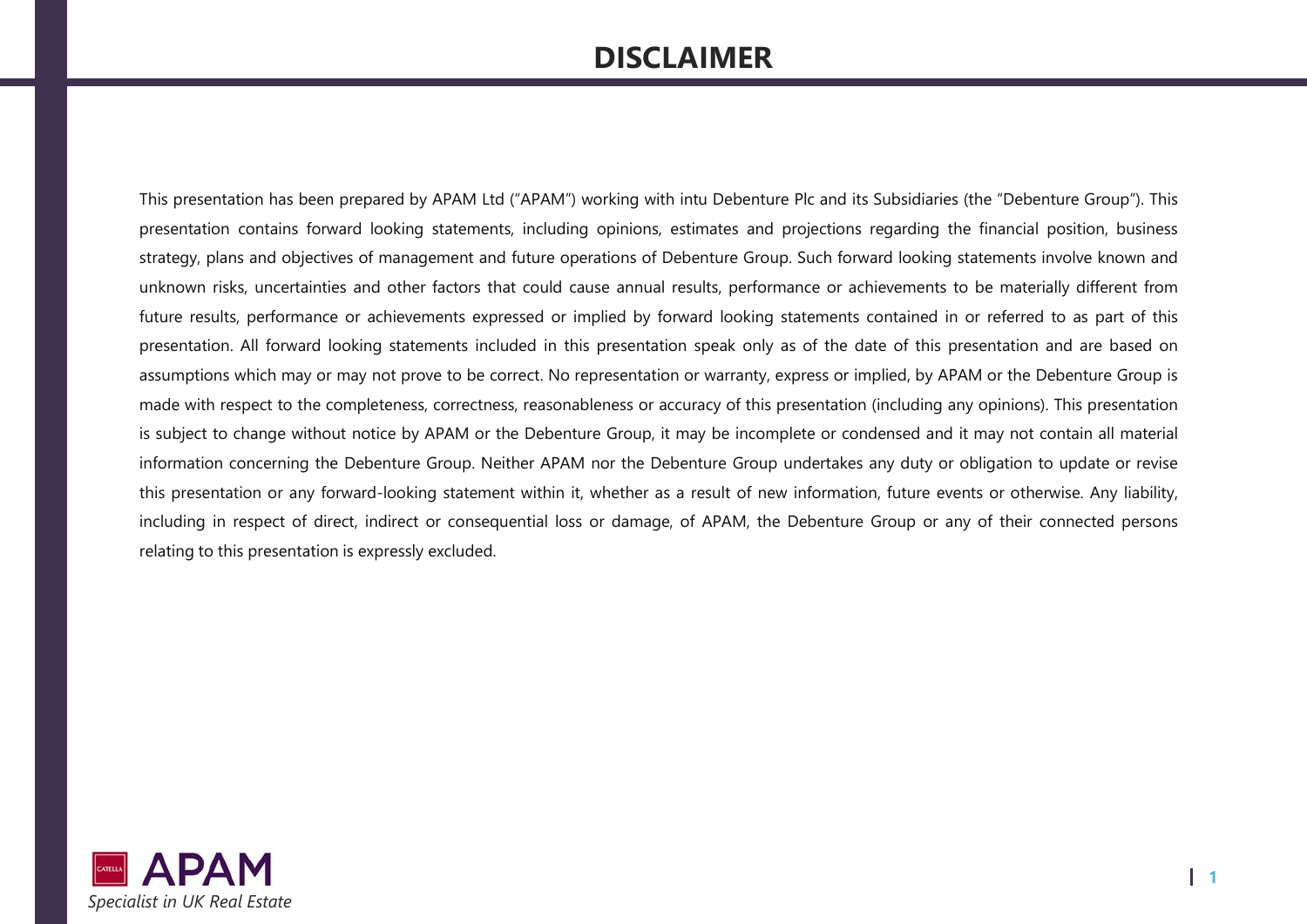## **ASSET VALUATIONS AS AT 31 DECEMBER 2021**

|                                            | <b>Eldon Square</b> | <b>Potteries</b> | <b>Xsite</b> |
|--------------------------------------------|---------------------|------------------|--------------|
| Net Income as at 31 December 2021 (£m)     | 7.8                 | 2.9              | 2.1          |
| $ERV$ ( $Em$ )                             | 18.1                | 5.8              | 2.9          |
| Stabilised Income as at December 2024 (£m) | 9.2                 | 4.1              | 2.9          |
| <b>NEY (%)</b>                             | 8.49                | 12.61            | 9.89         |
| Gross Asset Value (£m)                     | 108.4               | 32.5             | 29.3         |
| Less CapEx $(fm)$                          | (6.3)               | (6.2)            | (2.3)        |
| Less acquisition costs $(fm)$              | (5.4)               | (1.8)            | (1.6)        |
| Value Adjustment (£m)                      | (3.5)               | 2.0              | (2.0)        |
| <b>Net Asset Valuations (£m)</b>           | 93.2                | 26.5             | 23.5         |

### **COMMENTARY**

The Asset Valuations as at 31 December 2021 set out in the table above have been produced by CBRE as an independent valuer ("Valuer") using the following methodology:

- Determination of the Valuers Estimated Rental Value ("ERV") being the Valuer's opinion of the open market rent which could be expected to be achieved on the Valuation Date. In determining ERV the Valuer considers recent transactions at the Centres and in the wider market including new lettings, lease renewals rent reviews together with market incentives such as rent free periods or capital contributions.
- We note that at the end of 2021, the upturn in retail lettings was only just starting to be seen in completed deals and only became more apparent during Q1 2022. Lease events can be completed many months after the commercial terms were agreed and so there is a time lag between the comparable evidence used by the Valuer and the current market conditions; APAM look forward to forecast the lettings etc that can be achieved when producing the business plan.
- ◆ Based on Net Income, ERV and a permanent void assumption (of between 7.5% 10%), the Valuer calculates their independent view on the Stabilised Income for the Centres.
- \* The Valuers determine an appropriate Net Equivalent Yield ("NEY"), the time weighted average return (after adding notional purchasers' costs) to adopt after thoroughly analysing recent comparable investment transactions and market conditions.
- ◆ The basis of the Gross Asset Value is the Stabilised Income capitalised by the NEY, with deductions for capex and acquisition costs and adjusted for any increases/decreases in the asset cashflows during the 3 year period before the assumed Stabilised Income is achieved in December 2024 ("Valuation Adjustment").